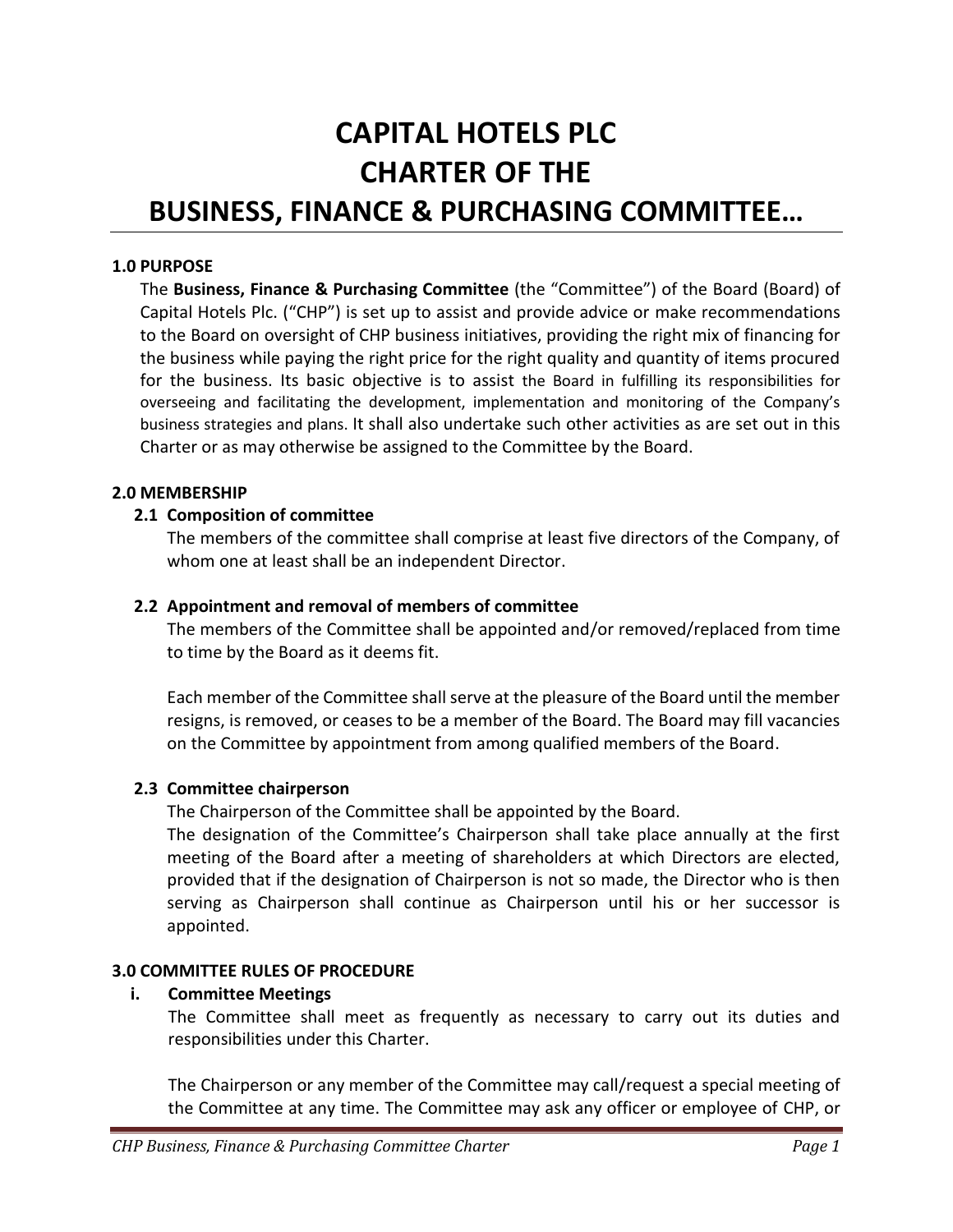any representative of CHP's advisors, to attend any meetings and to provide such pertinent information as the Committee may request or to meet with any member(s) or representative(s) of the Committee.

A majority of the members of the Committee shall constitute a quorum to transact business. The affirmative vote of a majority of the members of the Committee present at the time of such vote shall be required to approve any action of the Committee.

Members of the Committee may participate in a meeting of the Committee by means of telephone conference call or similar communications equipment by means of which all persons participating in the meeting can hear each other. Subject to the requirements of any applicable law, regulation or rule, any action required or permitted to be taken at a meeting of the Committee may be taken without a physical meeting if consent in writing, setting forth the action so taken, is signed by all of the members of the Committee. Such written consent shall have the same force as a unanimous vote of the Committee.

Committee members may raise any subjects that are not set on the agenda by the Chairperson.

The Company Secretary or any other member so designated shall serve as secretary to the committee and shall keep records of its proceedings.

# **ii. Executive Sessions**

At any meeting of the Committee, an opportunity shall be provided for any member of the Committee to request that the Committee meet in executive session during such meeting. "Executive session" shall mean a session at which the members of the Committee meet without the attendance of officers or employees of CHP, legal counsel, advisors or other nonmembers of the Committee.

#### **iii. Reporting**

The Committee shall regularly report directly to the Board with respect to the Committee's activities, as appropriate.

# **4.0 REMUNERATION OF COMMITTEE MEMBERS**

Members of the Committee and the Chairperson shall receive such remuneration for their service on the Committee as the Board may determine from time to time.

#### **5.0 COMMITTEE AUTHORITY**

**i. Retaining and Compensating Consultants/Advisors**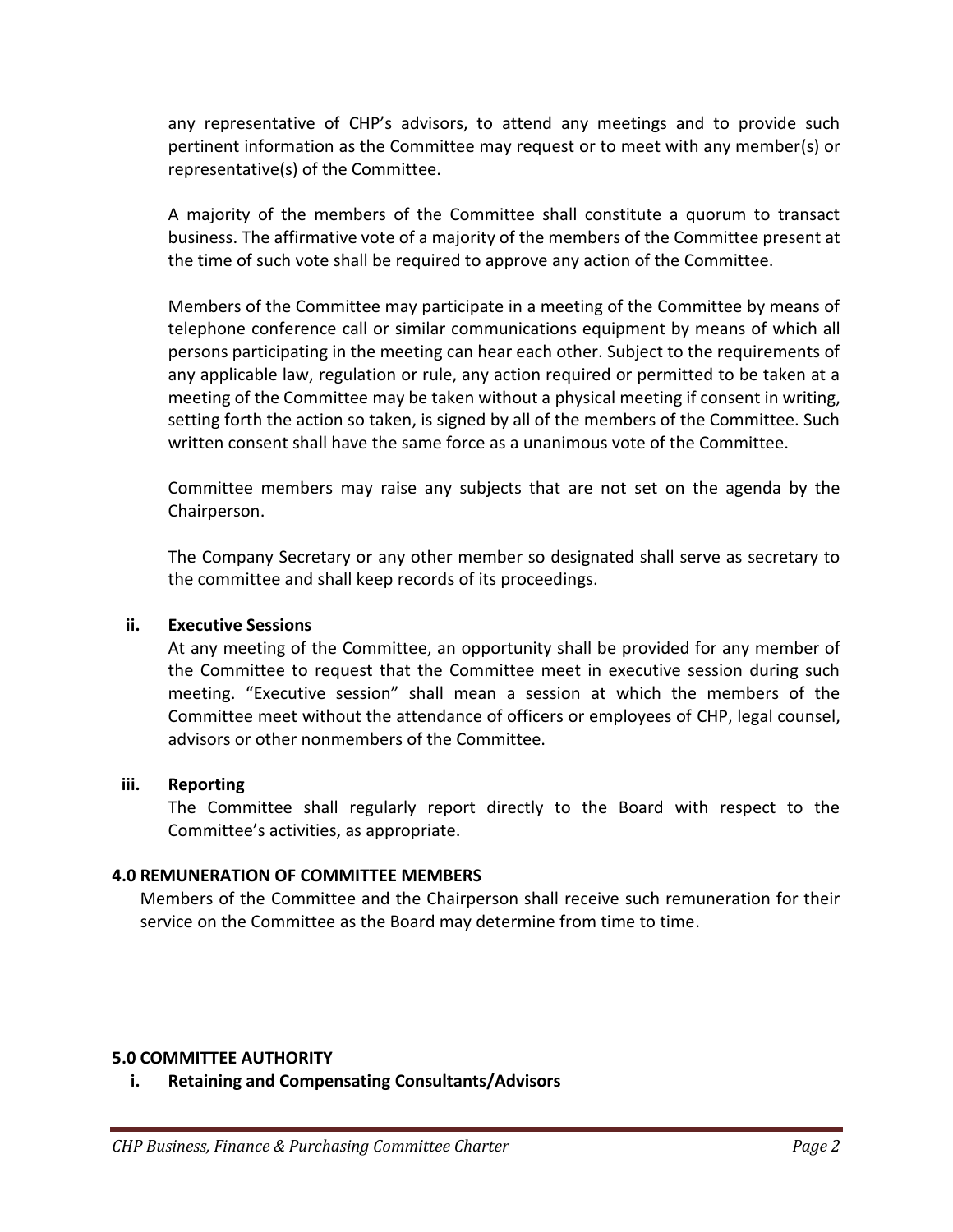The Committee shall have the authority to appoint/ retain, at CHP's expense, a consultant to assist it in carrying out its duties. The Committee shall recommend to the Board for approval the related fees and retention terms of any such Advisor.

# **ii. Access**

The Committee shall have reasonable access to CHP's personnel and documents and the resources necessary to carry out its responsibilities.

# **iii. Subcommittees**

The Committee may form and delegate authority to subcommittees if deemed appropriate by the Committee, subject to any restrictions imposed by any applicable regulatory or stock exchange requirements.

# **6.0 DUTIES AND RESPONSIBILITIES**

The Committee is responsible for performing the duties set out below as well as any other duties that are otherwise required by law or are delegated to the Committee by the Board.

# **6.1 Business:**

- a. Maintain responsibility for oversight and guidance for CHP's business initiatives
- b. Monitor the performance and strategy for CHP's portfolio of business activities that are extensions of its core business.
- c. Review and endorse new business initiatives
- d. Annually review CHP's Business Development performance to ensure alliance with strategic priorities, and meet key performance metrics established for the business.
- e. Review, provide oversight, and make related recommendations to the Board regarding business initiatives that meet the relevant thresholds set by the Board.
- f. Advise the Board on other business development matters as appropriate.
- g. Review and recommend for approval the annual budget of the Hotel

# **6.2 Finance Duties:**

- a. Overseeing the management of CHP equity and debt capital, funding requirements and cost thereof, including currency hedging, gearing levels, liquidity management and other capital management issues and make recommendations to the Board;
- b. Undertaking, where appropriate, post-completion reviews of major capital investments by the Company and make recommendation to the Board;
- c. Monitoring and making recommendations to the Board on CHP shareholder dividends, dividend policy, and related matters.
- d. Recommending to the Board the appointment of appropriately qualified financial advisers and handling the negotiations with them.
- e. Review the quarterly and annual financial statements and returns to regulatory agencies and make recommendations to the Board.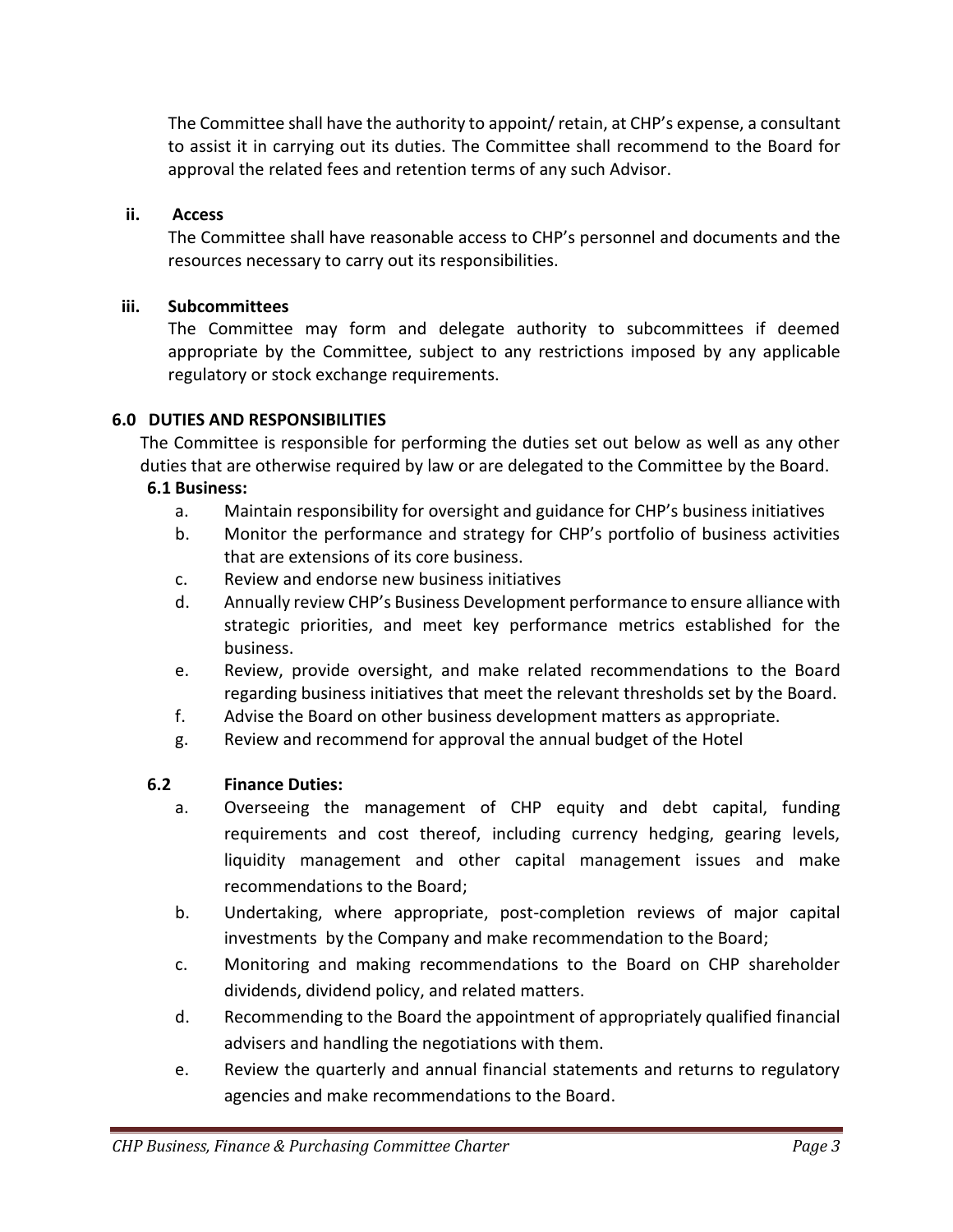f. Oversee and advise the board on retirement plans and charitable contributions for the hotel.

# **6.3 Purchasing Duties**

- a. Reviewing and appraising the adequacy and effectiveness of CHP's purchasing system and its internal controls in conformity with its purchasing manual.
- b. Planning future requirements to aid in the efficiency and effectiveness of CHP's purchasing function.
- c. Ensuring CHP maintains full statutory compliance and achieves value for money.
- d. Appraising the relevance, reliability and integrity of purchasing data and reports.
- e. Assessing the adequacy and effectiveness of established procurement policies and procedures.
- f. Conducting special assignments and investigations into any matter or activity affecting the purchasing function of CHP.
- g. Protecting staff by minimizing the opportunities for corruption and code of conduct breaches.
- h. Carry out extensive review of all capital expenditure items prior to procurement
- i. Periodical review all non-capital expenditure items post procurement to ensure the Hotel obtains value for money.
- j. Develop and execute appropriate strategies to better manage cost and thus enhance profitability.

# **7 COMMITTEE WORK PLAN**

The Committee shall annually develop a work plan to identify and set timeframes for the duties it is responsible for performing. It shall regularly monitor its compliance with performing such duties within the timeframes specified in the work plan.

# **8 RELIANCE ON MANAGEMENT AND OTHERS**

The Committee is entitled to rely in good faith on information and advice provided to it by management, advisors, external auditors, consultants and such other persons as the Committee considers appropriate.

# **9 ANNUAL PERFORMANCE EVALUATION**

On an annual basis, the Committee shall follow the process established by it and adopted by the Board for assessing the performance and effectiveness of the Committee.

# **10 CHARTER REVIEW**

The Committee shall review and assess the adequacy of this Charter annually and recommend to the Board any changes it deems appropriate, including to account for best practice guidelines recommended by, and to ensure compliance with any rules or regulations disseminated by, the regulatory authorities, to the extent appropriate for Capital Hotels Plc.